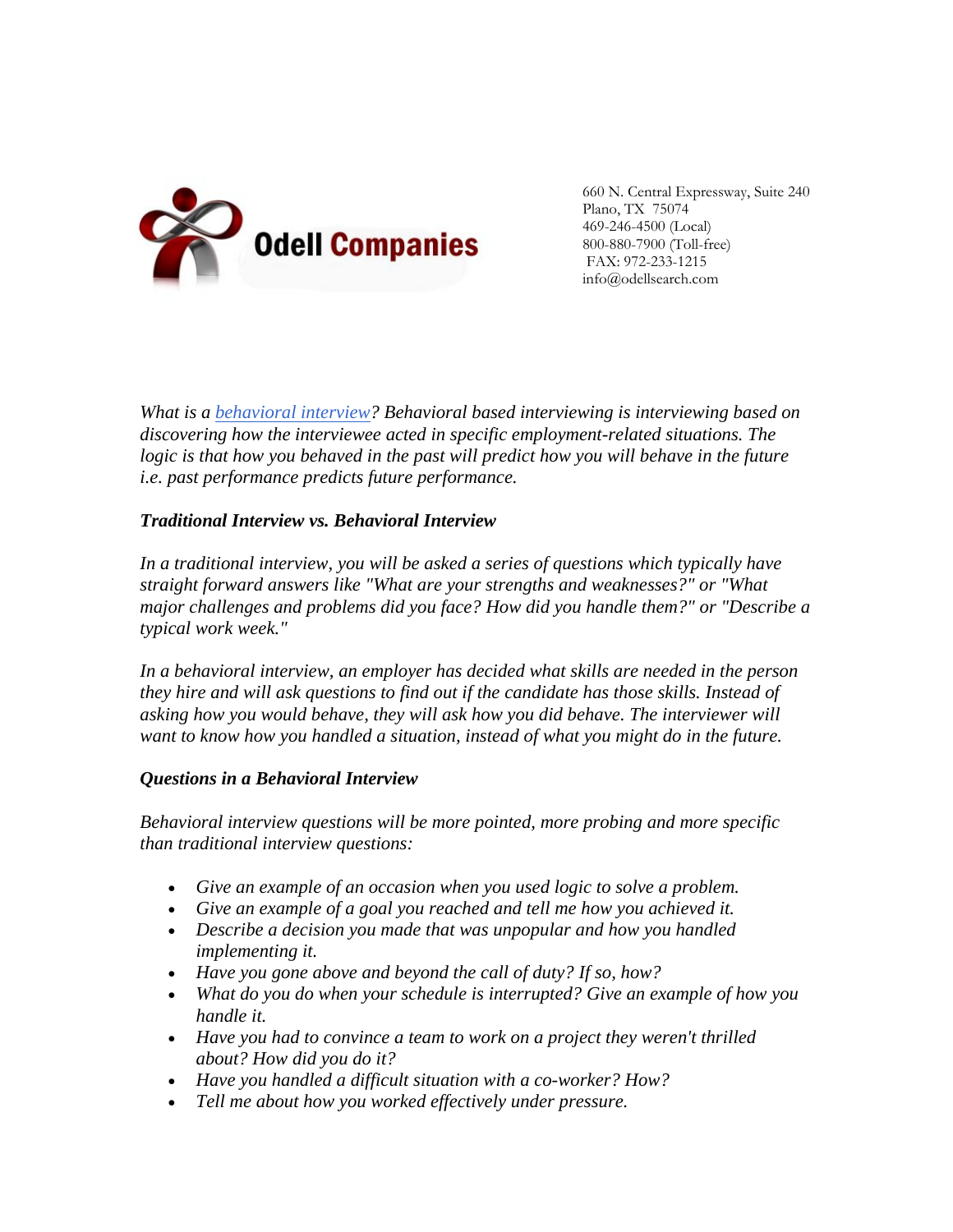*Follow-up questions will also be detailed. You may be asked what you did, what you said, how you reacted or how you felt.* 

### *Preparation for the Potential Behavioral Interview*

*What's the best way to prepare? It's important to remember that you won't know what type of interview will take place until you are sitting in the interview room. So, prepare answers to traditional interview questions.* 

*Then, since you don't know exactly what situations you will be asked about if it's a behavioral interview, refresh your memory and consider some special situations you have dealt with or projects you have worked on. You may be able to use them to help frame responses. Prepare stories that illustrate times when you have successfully solved problems or performed memorably. The stories will be useful to help you respond meaningfully in a behavioral interview.* 

*Finally, review the job description, if you have it, or the job posting or ad. You may be able to get a sense of what skills and behavioral characteristics the employer is seeking from reading the job description and position requirements. Take a look at what employers are advised [about developing the job posting](http://humanresources.about.com/od/interviewing/a/behavior_interv_2.htm) for a behavioral interview on the About Human Resources site.* 

### *During the Behavioral Interview*

*During the interview, if you are not sure how to answer the question, ask for clarification. Then be sure to include these points in your answer:*

- *A specific situation*
- *The tasks that needed to be done*
- *The action you took*
- *The results i.e. what happened*

*It's important to keep in mind that there are no right or wrong answers. The interviewer is simply trying to understand how you behaved in a given situation. How you respond will determine if there is a fit between your skills and the position the company is seeking to fill. So, listen carefully, be clear and detailed when you respond and, most importantly, be honest. If your answers aren't what the interviewer is looking for, this position may not be the best job for you anyway.* 

#### *Adaptability*

Describe a major change that occurred in a job that you held. How did you adapt to this change?

Tell us about a situation in which you had to adjust to changes over which you had no control. How did you handle it?

Tell us about a time that you had to adapt to a difficult situation.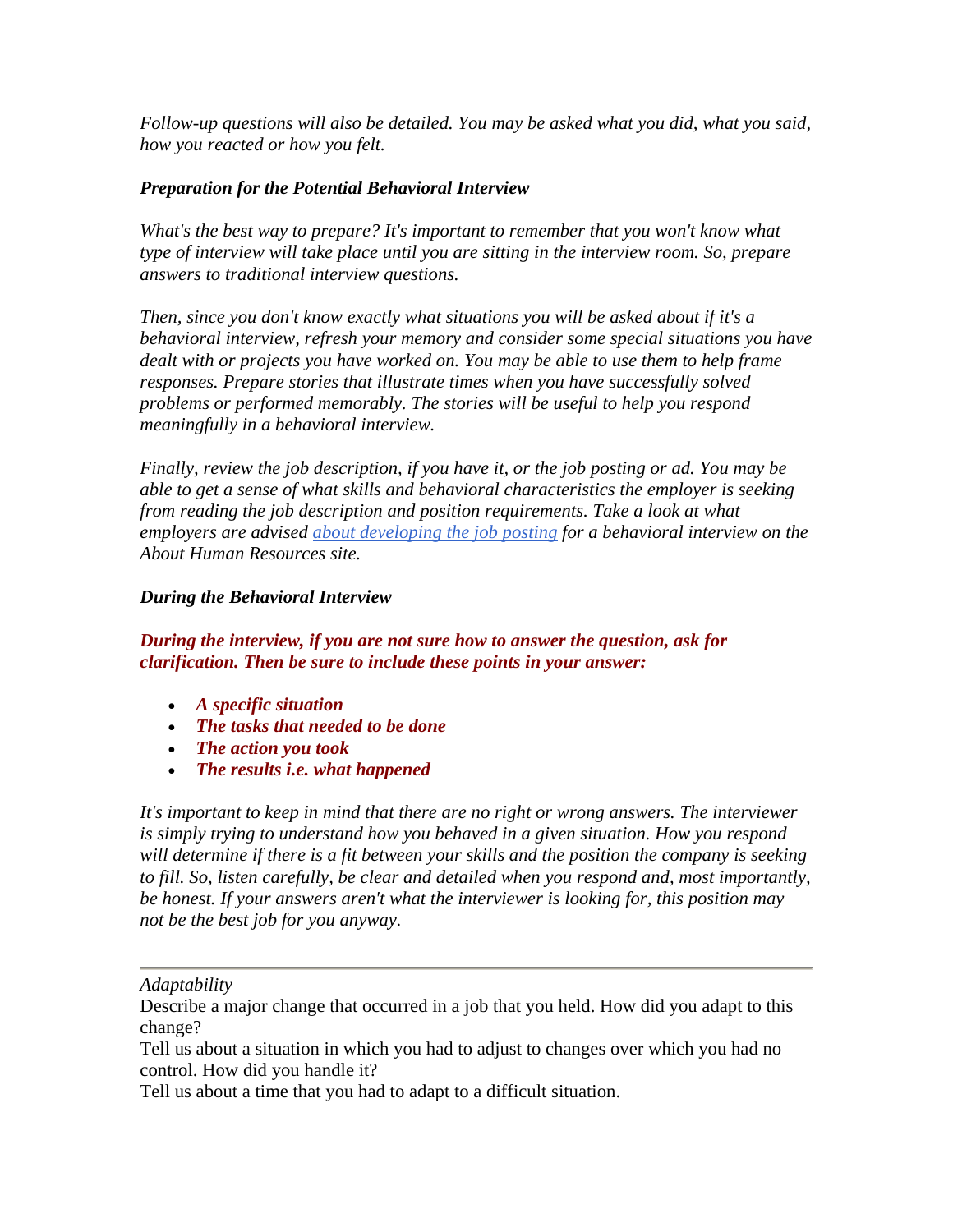What do you do when priorities change quickly? Give one example of when this happened.

## *Ambition*

Describe a project or idea that was implemented primarily because of your efforts. What was your role? What was the outcome?

Describe a time when you made a suggestion to improve the work in your organization. Give an example of an important goal that you set in the past. Tell about your success in reaching it.

Give two examples of things you've done in previous jobs t hat demonstrate your willingness to work hard.

How many hours a day do you put into your work? What were your study patterns at school?

Tell us about a time when you had to go above and beyond the call of duty in order to get a job done.

Tell us about a time when a job had to be completed and you were able to focus your attention and efforts to get it done.

Tell us about a time when you were particularly effective on prioritizing tasks and completing a project on schedule.

Tell us about the last time that you undertook a project that demanded a lot of initiative. Tell us how you keep your job knowledge current with the on going changes in the industry.

There are times when we work without close supervision or support to get the job done. Tell us about a time when you found yourself in such a situation and how things turned out.

What impact did you have in your last job?

What is the most competitive work situation you have experienced? How did you handle it? What was the result?

What is the riskiest decision you have made? What was the situation? What happened? What kinds of challenges did you face on your last job? Give an example of how you handled them.

What projects have you started on your own recently? What prompted you to get started? What sorts of things have you done to become better qualified for your career?

What was the best idea that you came up with in your career? How did you apply it? When you disagree with your manager, what do you do? Give an example.

When you have a lot of work to do, how do you get it all done? Give an example?

## *Analytical Thinking*

Describe the project or situation which best demonstrates your analytical abilities. What was your role?

Developing and using a detailed procedure is often very important in a job. Tell about a time when you needed to develop and use a detailed procedure to successfully complete a project.

Give a specific example of a time when you used good judgment and login in solving a problem.

Give me a specific example of a time when you used good judgment and logic in solving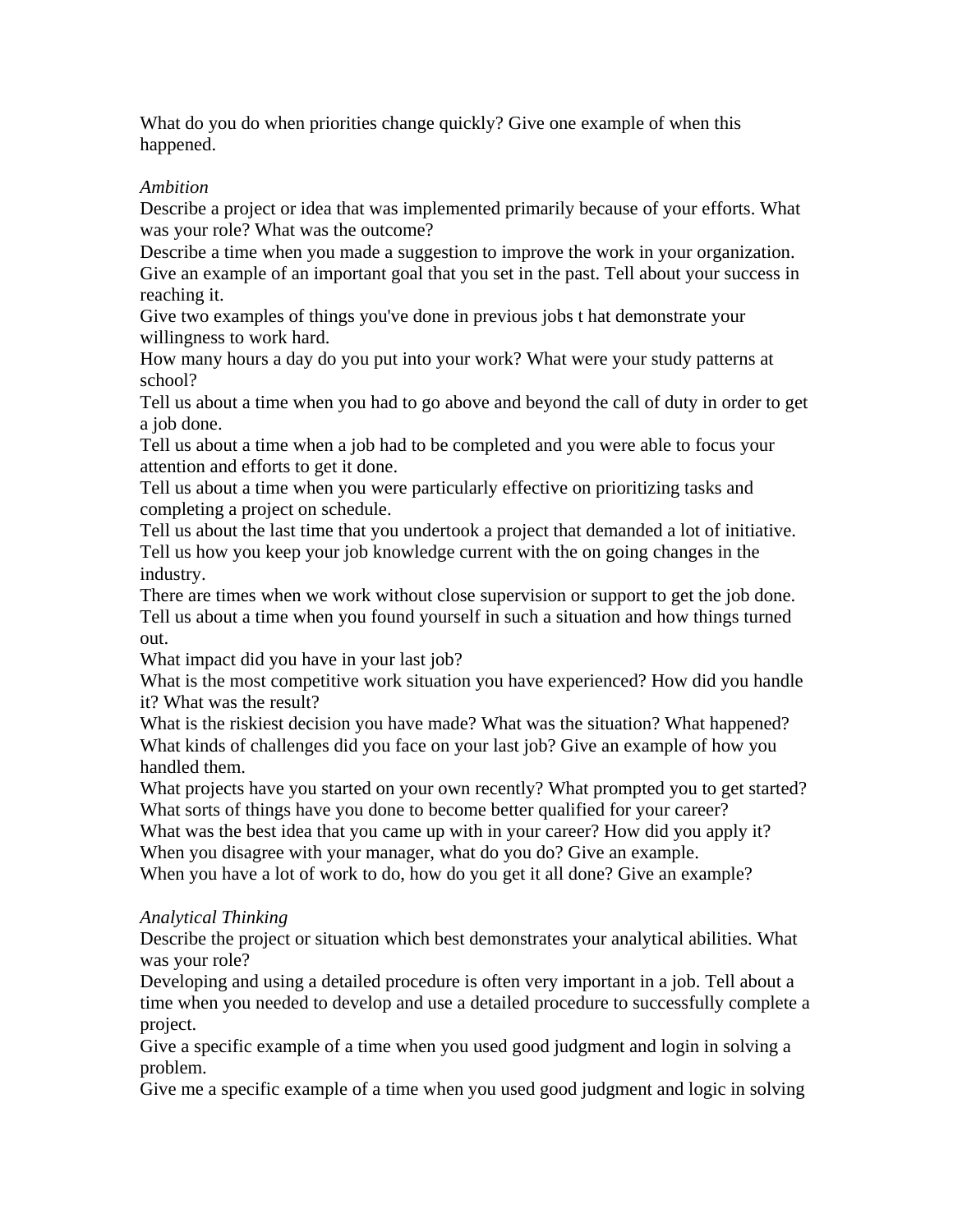#### a problem.

Give me an example of when you took a risk to achieve a goal. What was the outcome? How did you go about making the changes (step by step)? Answer in depth or detail such as "What were you thinking at that point?" or "Tell me more about meeting with that person", or "Lead me through your decision process".

Relate a specific instance when you found it necessary to be precise in your in order to complete the job.

Tell us about a job or setting where great precision to detail was required to complete a task. How did you handle that situation?

Tell us about a time when you had to analyze information and make a recommendation. What kind of thought process did you go through? What was your reasoning behind your decision?

Tell us about your experience in past jobs that required you to be especially alert to details while doing the task involved.

## *Building Relationships*

Give a specific example of a time when you had to address an angry customer. What was the problem and what was the outcome? How would you asses your role in diffusing the situation?

It is very important to build good relationships at work but sometimes it doesn't always work. If you can, tell about a time when you were not able to build a successful relationship with a difficult person.

Tell us about a time when you built rapport quickly with someone under difficult conditions.

What, in your opinion, are the key ingredients in guiding and maintaining successful business relationships? Give examples of how you made these work for you.

## *Business Systems Thinking*

Describe how your position contributes to your organization's/unit's goals. What are the unit's goals/mission?

Tell us about a politically complex work situation in which you worked.

## *Caution*

Have you ever worked in a situation where the rules and guidelines were not clear? Tell me about it. How did you feel about it? How did you react?

Some people consider themselves to be "big picture people" and others are "detail oriented". Which are you? Give an example of a time when you displayed this.

Tell us me about a situation when it was important for you to pay attention to details. How did you handle it?

Tell us me about a time when you demonstrated too much initiative?

## *Communication*

Describe a situation in which you were able to effectively "read" another person and guide your actions by your understanding of their individual needs or values. Describe a situation when you were able to strengthen a relationship by communicating effectively. What made your communication effective?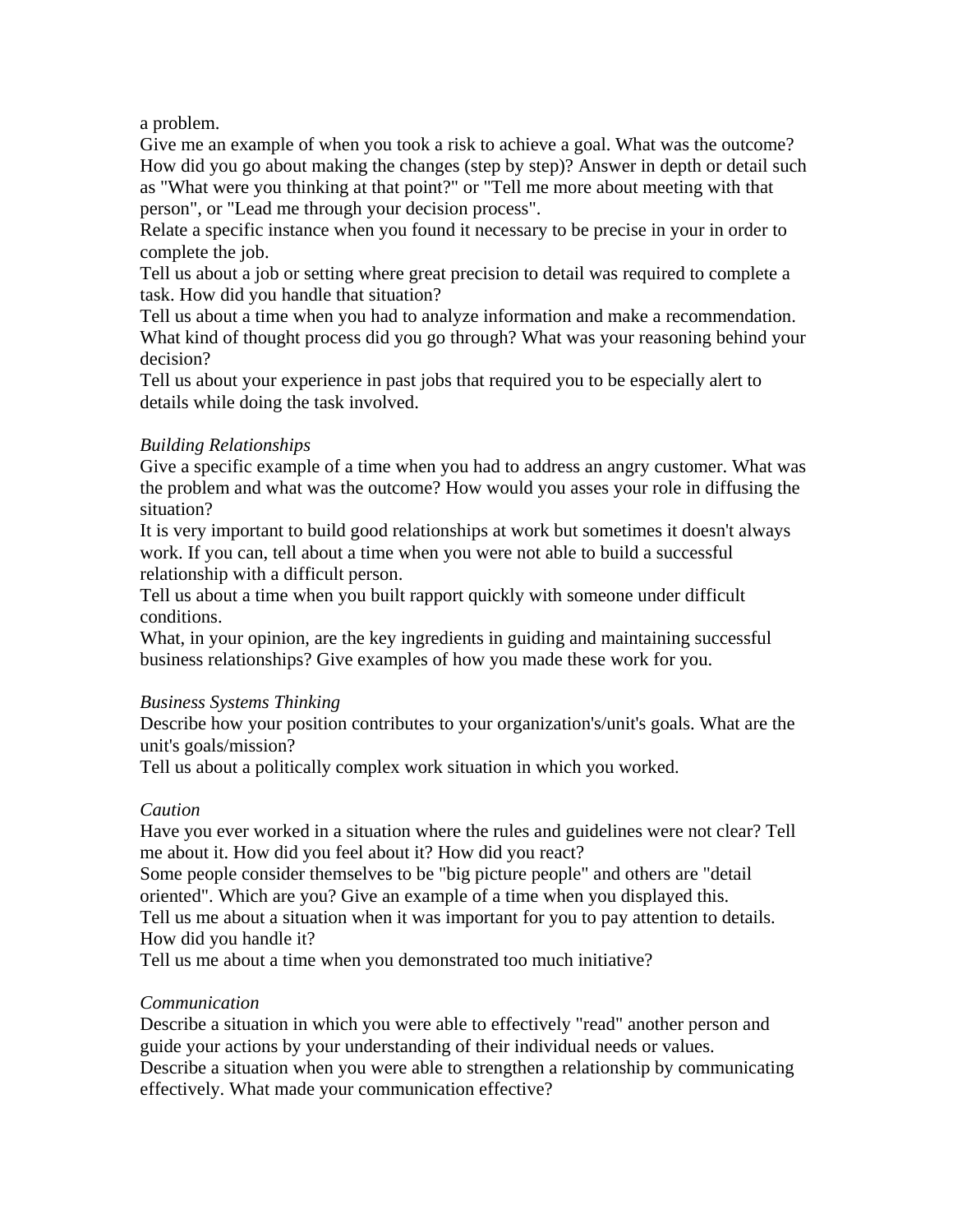Describe a situation where you felt you had not communicated well. How did you correct the situation?

Describe a time when you were able to effectively communicate a difficult or unpleasant idea to a superior.

Describe the most significant written document, report or presentation which you had to complete.

Give me an example of a time when you were able to successfully communicate with another person, even when that individual may not have personally liked you , or vice versa.

Give me an example of a time when you were able to successfully communicate with another person, even when that individual may not have personally liked you.

Have you ever had to "sell" an idea to your co-workers or group? How did you do it? Did they "buy" it?

Have you had to "sell" an idea to your co-workers, classmates or group? How did you do it? Did they "buy" it?

How do you keep subordinates informed about information that affects their jobs? How do you keep your manager informed about what is being done in your work area? How do you go about explaining a complex technical problem to a person who does not understand technical jargon?What approach do you take in communicating with people? What kinds of communication situations cause you difficulty? Give an example.

Tell us about a recent successful experience in making a speech or presentation. How did you prepare? What obstacles did you face? How did you handle them?

Tell us about a time when you and your current/previous supervisor disagreed but you still found a way to get your point across.

Tell us about a time when you had to present complex information. How did you ensure that the other person understood?

Tell us about a time when you had to use your verbal communication skills in order to get a point across that was important to you.

Tell us about a time when you were particularly effective in a talk you gave or a seminar you taught.

Tell us about an experience in which you had to speak up in order to be sure that other people knew what you thought or felt.

Tell us me about a situation when you had to speak up (be assertive) in order to get a point across that was important to you.

Tell us me about a time in which you had to use your written communication skills in order to get an important point across.

What challenges have occurred while you were coordinating work with other units, departments, and/or divisions?

What have you done to improve your verbal communication skills?

How have you persuaded people through a document you prepared?

What are the most challenging documents you have done? What kinds of proposals have your written?

What kinds of writing have you done? How do you prepare written communications?

## *Conflict Resolution*

Describe a time when you took personal accountability for a conflict and initiated contact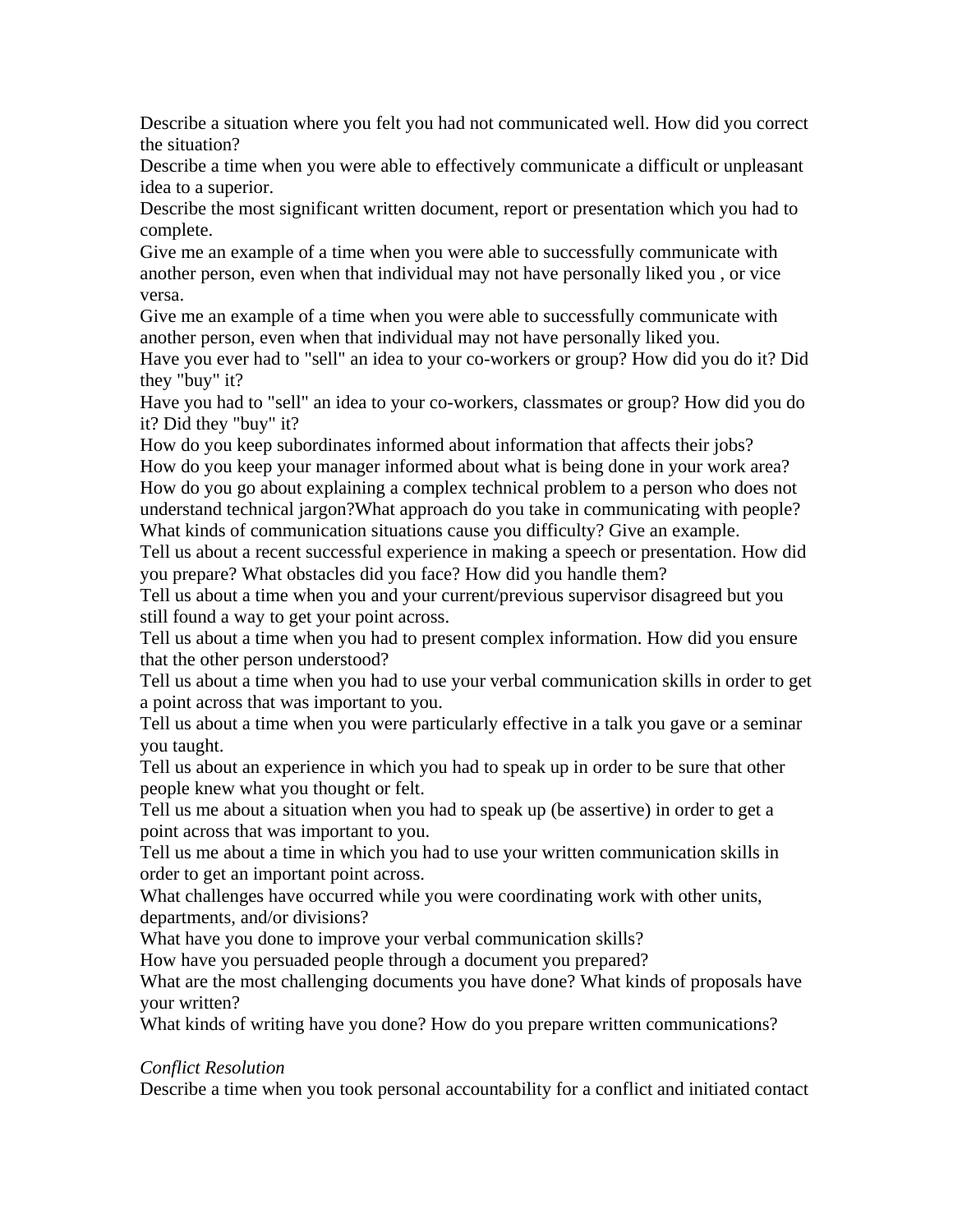with the individual(s) involved to explain your actions.

### *Customer Orientation*

How do you handle problems with customers? Give an example.

How do you go about establishing rapport with a customer? What have you done to gain their confidence? Give an example.

What have you done to improve relations with your customers?

### *Decision Making*

Discuss an important decision you have made regarding a task or project at work. What factors influenced your decision?

Everyone has made some poor decisions or has done something that just did not turn out right. Has this happened to you? What happened?

Give an example of a time in which you had to be relatively quick in coming to a decision.

Give an example of a time in which you had to keep from speaking or not finish a task because you did not have enough information to come to a good decision. Give an example of a time when there was a decision to be made and procedures were not in place?

Give an example of a time when you had to be relatively quick in coming to a decision. Give me an example of a time when you had to keep from speaking or making a decision because you did not have enough information.

How did you go about deciding what strategy to employ when dealing with a difficult customer?

How do you go about developing I information to make a decision? Give an example. How do you involve your manager and/or others when you make a decision?

How have you gone about making important decisions?

How quickly do you make decisions? Give an example.

In a current job task, what steps do you go through to ensure your decisions are correct/effective?

Tell us about a time when you had to defend a decision you made even though other important people were opposed to your decision.

What kind of decisions do you make rapidly? What kind takes more time? Give examples.

What kinds of problems have you had coordinating technical projects? How did you solve t hem?

What was your most difficult decision in the last 6 months? What made it difficult? When you have to make a highly technical decision, how do you go about doing it?

## *Delegation*

Do you consider yourself a macro or micro manager? How do you delegate? How do you make the decision to delegate work?

Tell us how you go about delegating work?

What was the biggest mistake you have had when delegating work? The biggest success?

## *Detail-Oriented*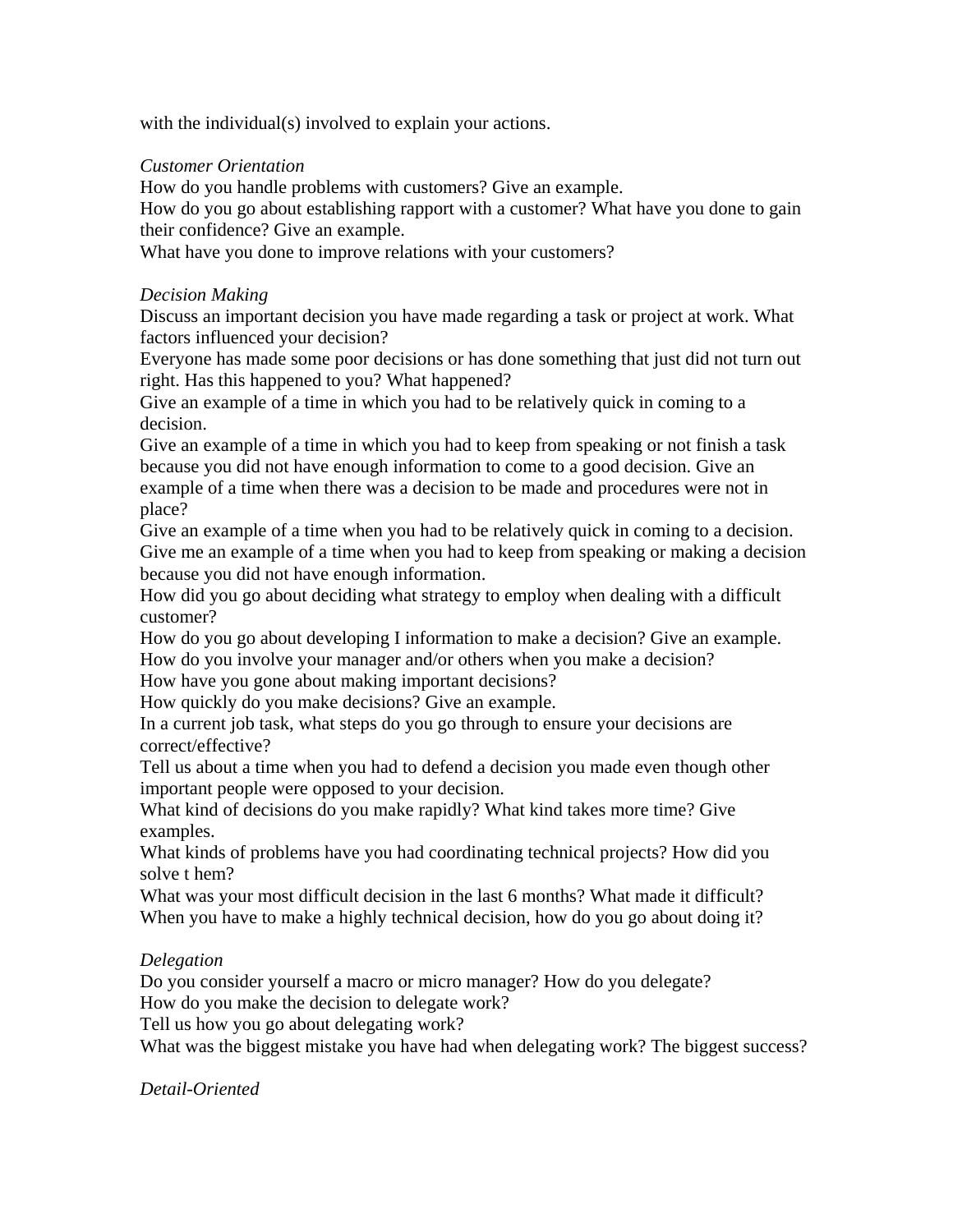Describe a situation where you had the option to leave the details to others or you could take care of them yourself.

Do prefer to work with the "big picture" or the "details" of a situation? Give me an example of an experience that illustrates your preference.

Have the jobs you held in the past required little attention, moderate attention, or a great deal of attention to detail? Give me an example of a situation that illustrates this requirement.

Tell us about a difficult experience you had in working with details.

Tell us about a situation where attention to detail was either important or unimportant in accomplishing an assigned task.

### *Employee Development*

Tell us about a training program that you have developed or enhanced.

### *Evaluating Alternatives*

Have you ever had a situation where you had a number of alternatives to choose from? How did you go about choosing one?

How did you assemble the information?

How did you review the information? What process did you follow to reach a conclusion?

What alternatives did you develop?

What are some of the major decisions you have made over the past  $(6, 12, 18)$  months? What kinds of decisions are most difficult for you? Describe one?

Who made the decision?

## *Flexibility*

Have you ever had a subordinate whose performance was consistently marginal? What did you do?

How have you adjusted your style when it was not meeting the objectives and/or people were not responding correctly?

What do you do when you are faced with an obstacle to an important project? Give an example.

When you have difficulty persuading someone to your point of view, what do you do? Give an example.

#### *Follow-up and Control*

How did you keep track of delegated assignments? How do you evaluate the productivity/effectiveness of your subordinates? How do you get data for performance reviews? How do you keep track of what your subordinates are doing? What administrative paperwork do you have? Is it useful? Why/why not?

#### *Initiative*

Give me an example of when you had to go above and beyond the call of duty in order to get a job done.

Give me examples of projects/tasks you started on your own.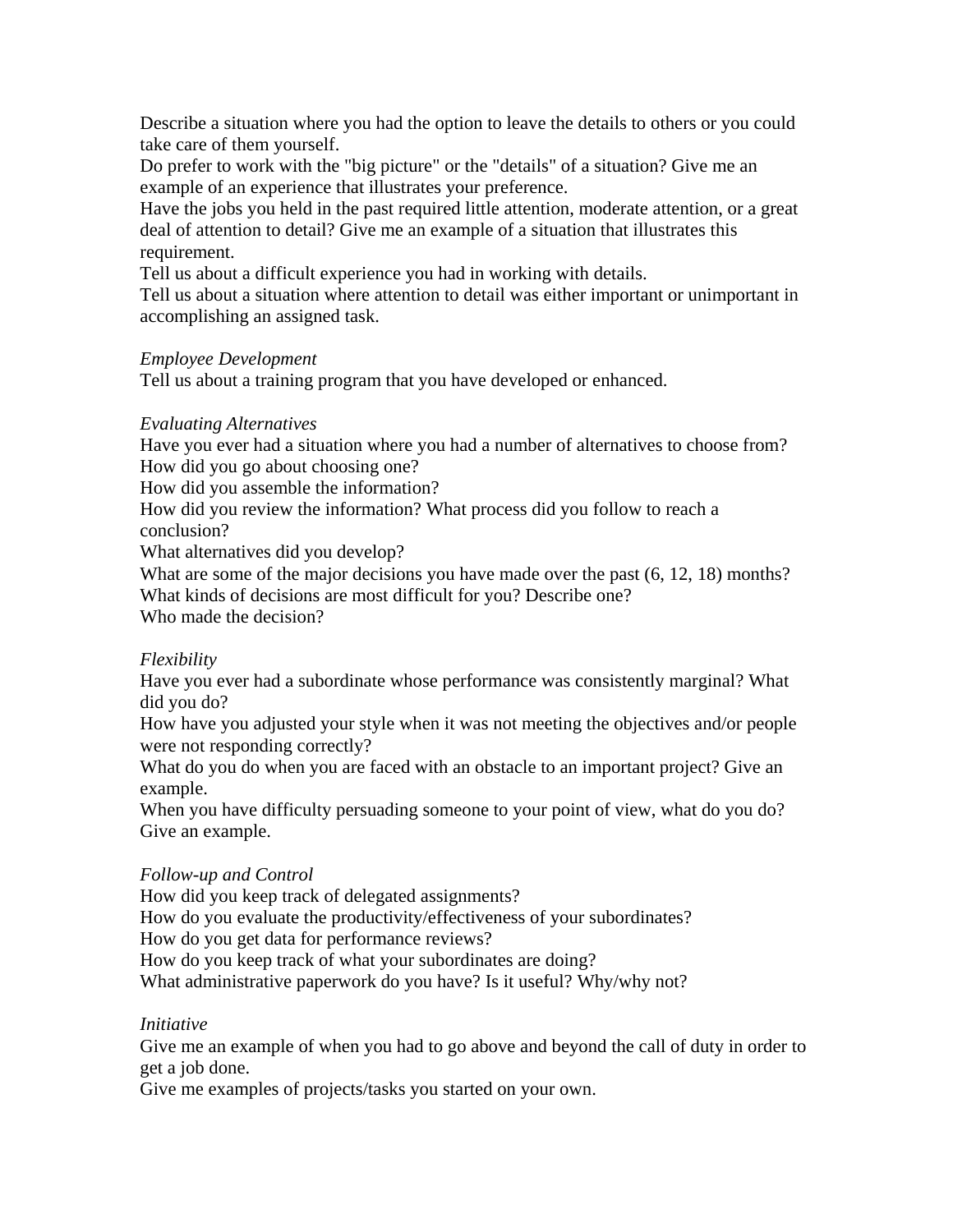Give some instances in which you anticipated problems and were able to influence a new direction.

How did you get work assignments at your most recent employer?

What changes did you develop at your most recent employer?

What kinds of things really get your excited?

What sorts of projects did you generate that required you to go beyond your job description?

What sorts of things did you do at school that were beyond expectations?

### *Interpersonal Skills*

Describe a recent unpopular decision you made and what the result was.

Describe a recent unpopular decision you made and what the result was.

Describe a situation in which you were able to effectively "read" another person and guide your actions by your understanding of their needs and values.

Tell us about the most difficult or frustrating individual that you've ever had to work with, and how you managed to work with them.

What have you done in past situations to contribute toward a teamwork environment? What have you done in the past to contribute toward a teamwork environment?

### *Innovation*

Can you think of a situation where innovation was required at work? What did you do in this situation?

Describe a situation when you demonstrated initiative and took action without waiting for direction. What was the outcome?

Describe a time when you came up with a creative solution/idea/project/report to a problem in your past work.

Describe something that you have implemented at work. What were the steps used to implement this?

Describe the most creative work-related project which you have carried out.

Give me an example of when you took a risk to achieve a goal. What was the outcome? Sometimes it is essential that we break out of the routine, standardized way of doing things in order to complete the task. Give an example of when you were able to successfully develop such a new approach.

Tell us about a problem that you solved in a unique or unusual way. What was the outcome? Were you satisfied with it?

Tell us about a suggestion you made to improve the way job processes/operations worked. What was the result?

There are many jobs in which well-established methods are typically followed. Give a specific example of a time when you tried some other method to do the job.

There are many jobs that require creative or innovative thinking. Give an example of when you had such a job and how you handled it.

What have been some of your most creative ideas?

What innovative procedures have you developed? How did you develop them? Who was involved? Where did the ideas come from?

What new or unusual ideas have you developed on your job? How did you develop them? What was the result? Did you implement them?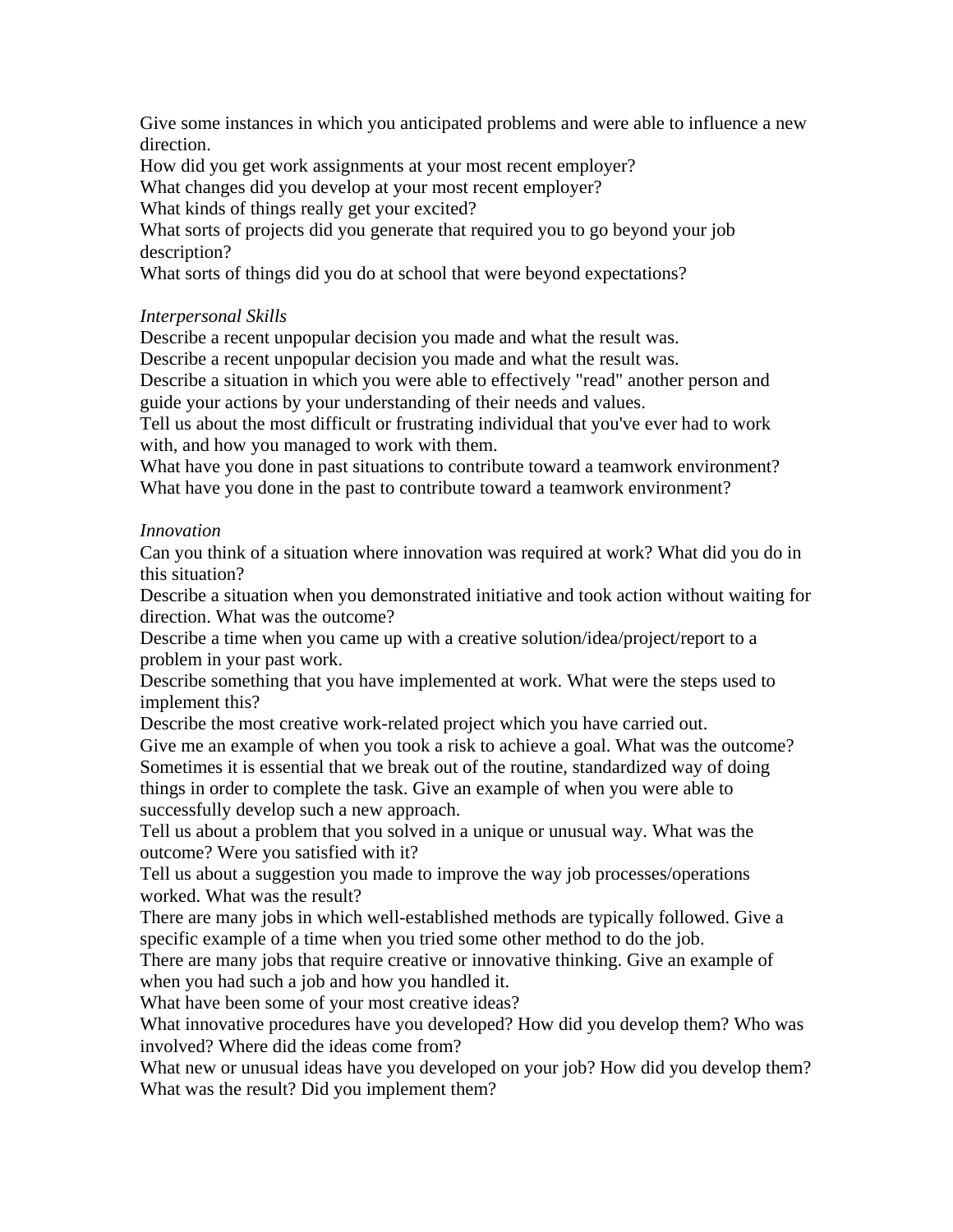When was the last time that you thought "outside of the box" and how did you do it?

#### *Integrity*

Describe a time when you were asked to keep information confidential.

Give examples of how you have acted with integrity in your job/work relationship.

If you can, tell about a time when your trustworthiness was challenged. How did you react/respond?

On occasion we are confronted by dishonesty in the workplace. Tell about such an occurrence and how you handled it.

Tell us about a specific time when you had to handle a tough problem which challenged fairness or ethnical issues.

Trust requires personal accountability. Can you tell about a time when you chose to trust someone? What was the outcome?

## *Introducing Change*

Have you ever had to introduce a policy change to your work group? How did you do it? Have you ever met resistance when implementing a new idea or policy to a work group? How did you deal with it? What happened?

When is the last time you had to introduce a new idea or procedure to people on this job? How did you do it?

# *Leadership*

Give an example of a time in which you felt you were able to build motivation in your co-workers or subordinates at work.

Give an example of your ability to build motivation in your co-workers, classmates, and even if on a volunteer committee.

Have you ever had difficulty getting others to accept your ideas? What was your approach? Did it work?

Have you ever been a member of a group where two of the members did not work well together? What did you do to get them to do so?

What is the toughest group that you have had to get cooperation from?

What is the toughest group that you have had to get cooperation from? Describe how you handled it. What was the outcome?

## *Listening*

Give an example of a time when you made a mistake because you did not listen well to what someone had to say.

How often do you have to rely on information you have gathered from others when talking to them? What kinds of problems have you had? What happened? What do you do to show people that you are listing to them?

When is listening important on your job? When is listening difficult?

## *Motivating Others*

Have you ever had a subordinate whose work was always marginal? How did you deal with that person? What happened?

How do you deal with people whose work exceeds your expectations?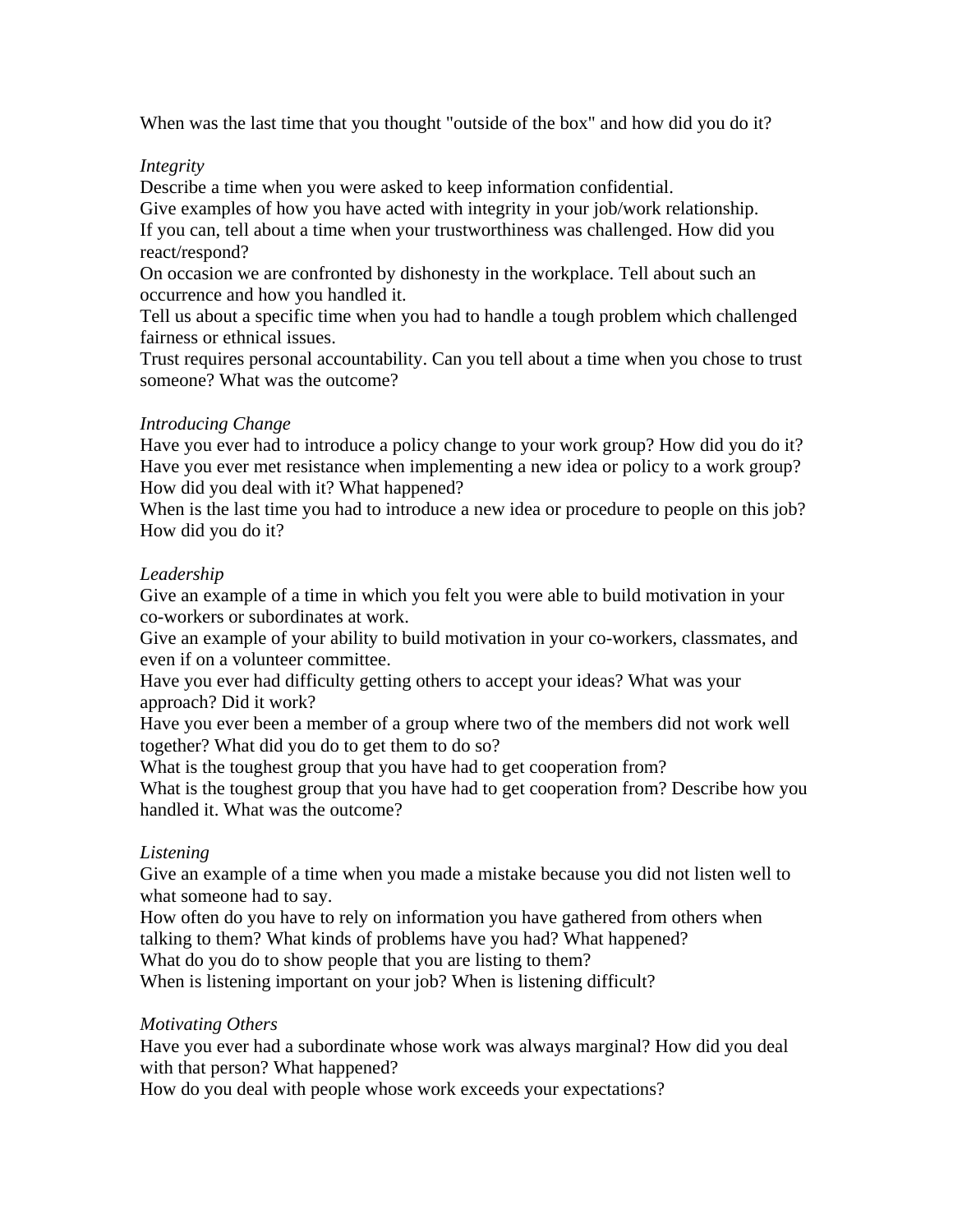How do you get subordinates to produce at a high level? Give an example. How do you get subordinates to work at their peak potential? Give an example. How do you manage cross-functional teams?

### *Motivation*

Describe a situation when you were able to have a positive influence on the actions of others.

Give an example of a time when you went above and beyond the call of duty. Give me an example of a time when you went above and beyond the call of duty. How would you define "success" for someone in your chosen career? Tell us me about an important goal that you set in the past. Were you successful? Why?

### *Negotiating*

Describe the most challenging negotiation in which you were involved. What did you do? What were the results for you? What were the results for the other party?

Have you ever been in a situation where you had to bargain with someone? How did you feel about this? What did you do? Give an example.

How did you prepare for it?

How did you present your position?

How did you resolve it?

Tell us about the last time you had to negotiate with someone.

What was the most difficult part?

### *Organizational*

Describe a time when you had to make a difficult choice between your personal and professional life.

Give me an example of a project that best describes your organizational skills. How do you decide what gets top priority when scheduling your time?

What do you do when your schedule is suddenly interrupted? Give an example.

## *Performance Management*

Give an example of a time when you helped a staff member accept change and make the necessary adjustments to move forward. What were the change/transition skills that you used.

Give an example of how you have been successful at empowering either a person or a group of people into accomplishing a task.

How do you handle a subordinate whose work is not up to expectations?

How do you coach a subordinate to develop a new skill?

How do you handle performance reviews? Tell me about a difficult one.

How often do you discuss a subordinate's performance with him/her? Give an example.

Tell us about a specific development plan that you created and carried out with one or more of your employees. What was the specific situation? What were the components of the development plan? What was the outcome?

Tell us about a time when you had to take disciplinary action with someone you supervised.

Tell us about a time when you had to tell a staff member that you were dissatisfied with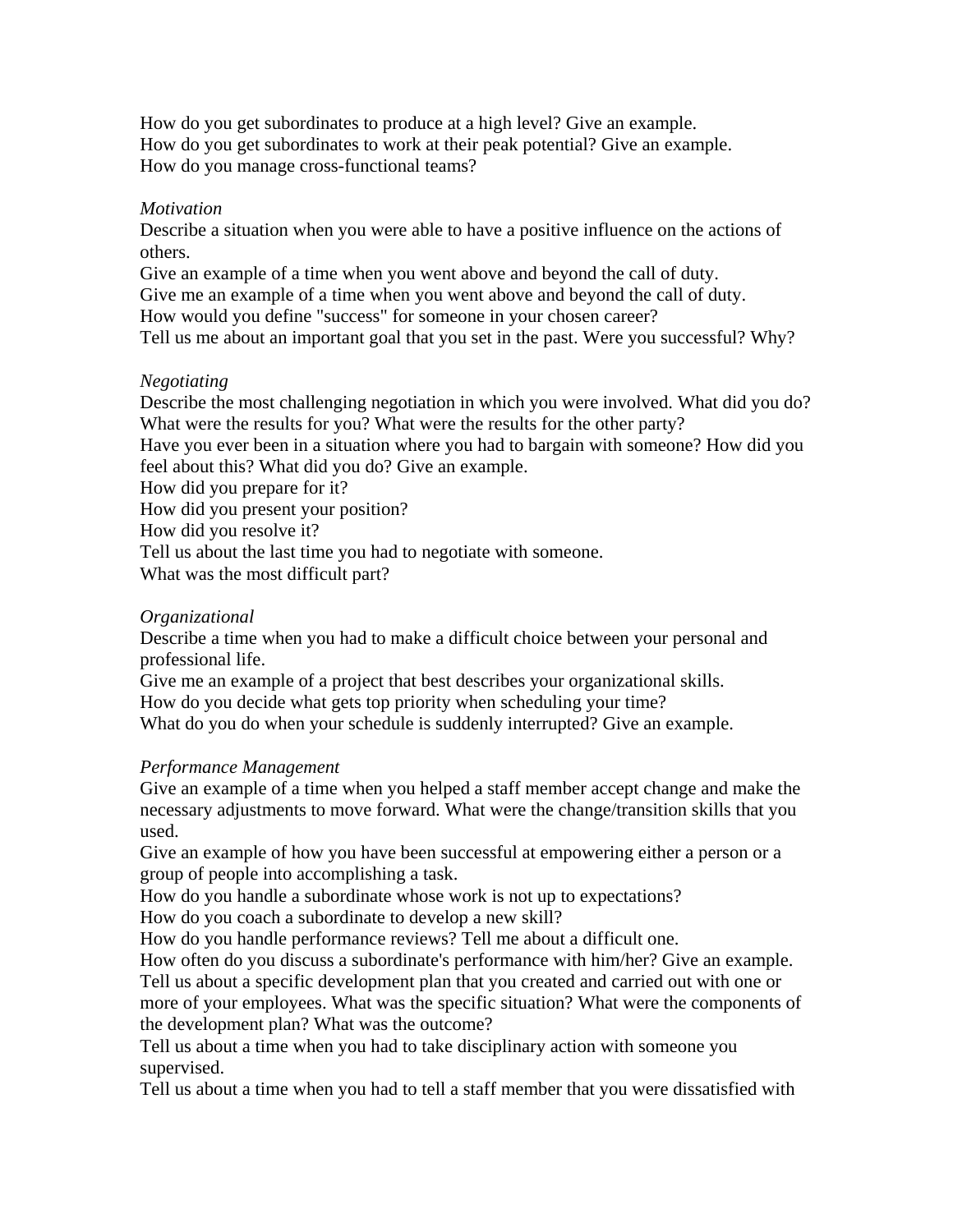his or her work.

Tell us about a time when you had to use your authority to get something done. Where there any negative consequences?

There are times when people need extra help. Give an example of when you were able to provide that support to a person with whom you worked.

What have you done to develop the skills of your staff?

When do you give positive feedback to people? Tell me about the last time you did. Give an example of how you handle the need for constructive criticism with a subordinate or peer.

## *Personal Effectiveness*

Give an example of a situation where others were intense but you were able to maintain your composure.

It is important to maintain a positive attitude at work when you have other things on your mind. Give a specific example of when you were able to do that.

Keeping others informed of your progress/actions helps them fell comfortable. Tell your methods for keeping your supervisor advised of the status on projects.

Tell us about a recent job or experience that you would describe as a real learning experience? What did you learn from the job or experience?

Tell us about a time when you took responsibility for an error and were held personally accountable.

Tell us about a time when your supervisor criticized your work. How did you respond? Tell us about some demanding situations in which you managed to remain calm and composed.

There are times when we are placed under extreme pressure on the job. Tell about a time when you were under such pressure and how you handled it.

What have you done to further your own professional development in the past 5 years. When you have been made aware of, or have discovered for yourself, a problem in your work performance, what was your course of action? Can you give an example?

## *Persuasion*

Describe a situation in which you were able to positively influence the actions of others in a desired direction.

Describe a situation where you were able to use persuasion to successfully convince someone to see things your way.

Describe a time when you were able to convince a skeptical or resistant customer to purchase a project or utilize your services.

Have you ever had to persuade a group to accept a proposal or idea? How did you go about doing it? What was the result?

Have you ever had to persuade a peer or manager to accept an idea that you knew they would not like? Describe the resistance you met and how you overcame it.

How do you get a peer or colleague to accept one of your ideas?

In selling an idea, it is sometimes useful to use metaphors, analogies, or stories to make your point. Give a recent example of when you were able to successfully do that.

Tell us about a time when you had to convince someone in authority about your ideas. How did it work out?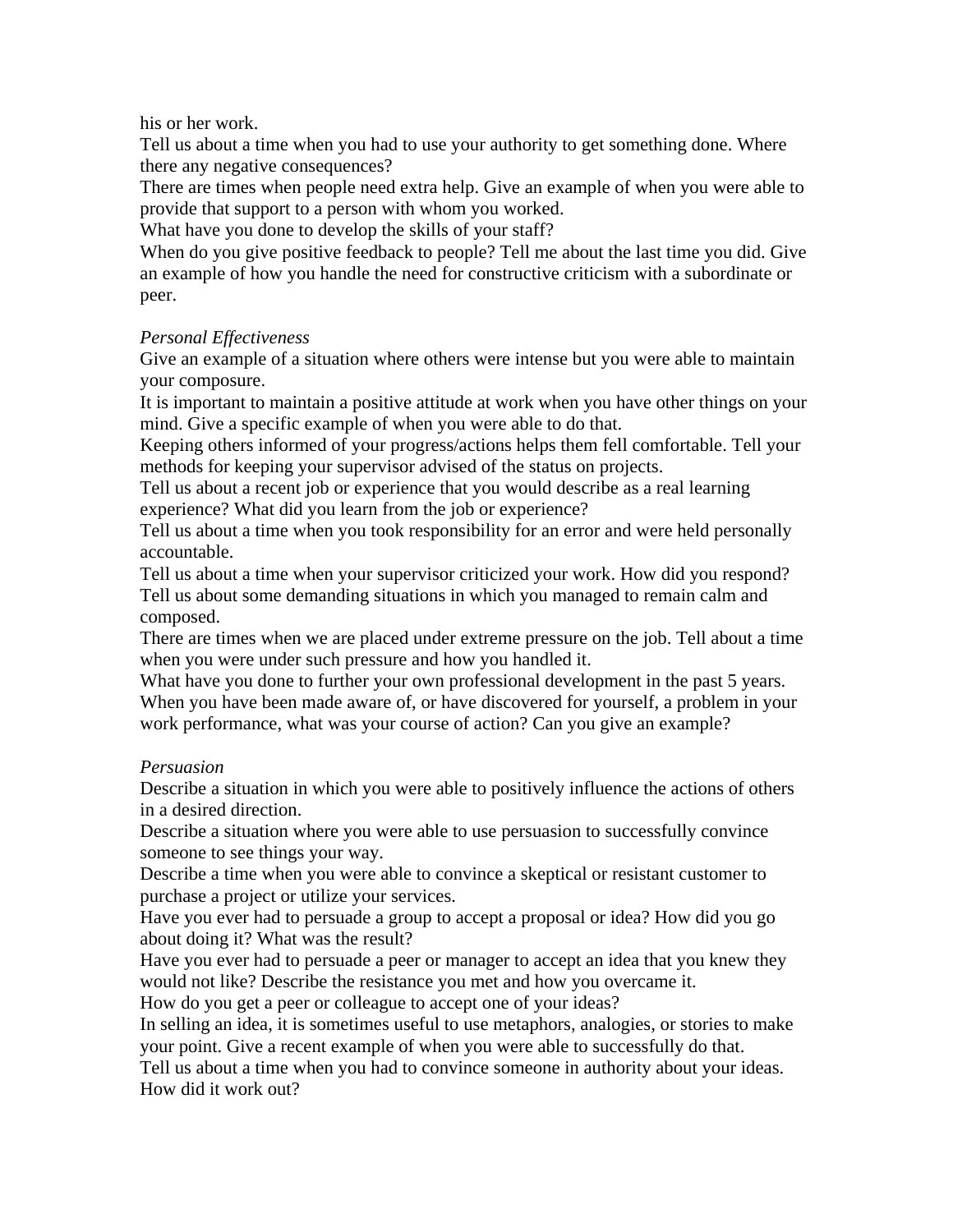Tell us about a time when you used facts and reason to persuade someone to accept your recommendation.

Tell us about a time when you used your leadership ability to gain support for what initially had strong opposition.

Tell us about a time when you were able to successfully influence another person.

## *Planning and Organization*

Describe how you develop a project team's goals and project plan?

How do you schedule your time? Set priorities? How do you handle doing twenty things at once?

What do you do when your time schedule or project plan is upset by unforeseen circumstances? Give an example.

What have you done in order to be effective with your organization and planning?

### *Presentation*

How do you prepare for a presentation to a group of technical experts in your field? How would you describe your presentation style?

Tell us about the most effective presentation you have made. What was the topic? What made it difficult? How did you handle it?

What kinds of oral presentations have you made? How did you prepare for them? What challenges did you have?

### *Problem Solving*

Describe the most difficult working relationship you've had with an individual. What specific actions did you take to improve the relationship? What was the outcome? Give me an example of a situation where you had difficulties with a team member. What, if anything, did you do to resolve the difficulties?

## *Problems Solving*

Have you ever been caught unaware by a problem or obstacles that you had not foreseen? What happened?

Tell us about a time when you did something completely different from the plan and/or assignment. Why? What happened?

What are some of the problems you have faced; such as between business development and project leaders, between one department and another, between you and your peers? How did you recognize that they were there?

When was the last time something came up in a meeting that was not covered in the plan? What did you do? What were the results of your judgment?

## *Problem Resolution*

Describe a situation where you had a conflict with another individual, and how you dealt with it. What was the outcome? How do you feel about it?

Describe a time in which you were faced with problems or stresses which tested your coping skills. What did you do?

Describe a time when you facilitated a creative solution to a problem between two employees.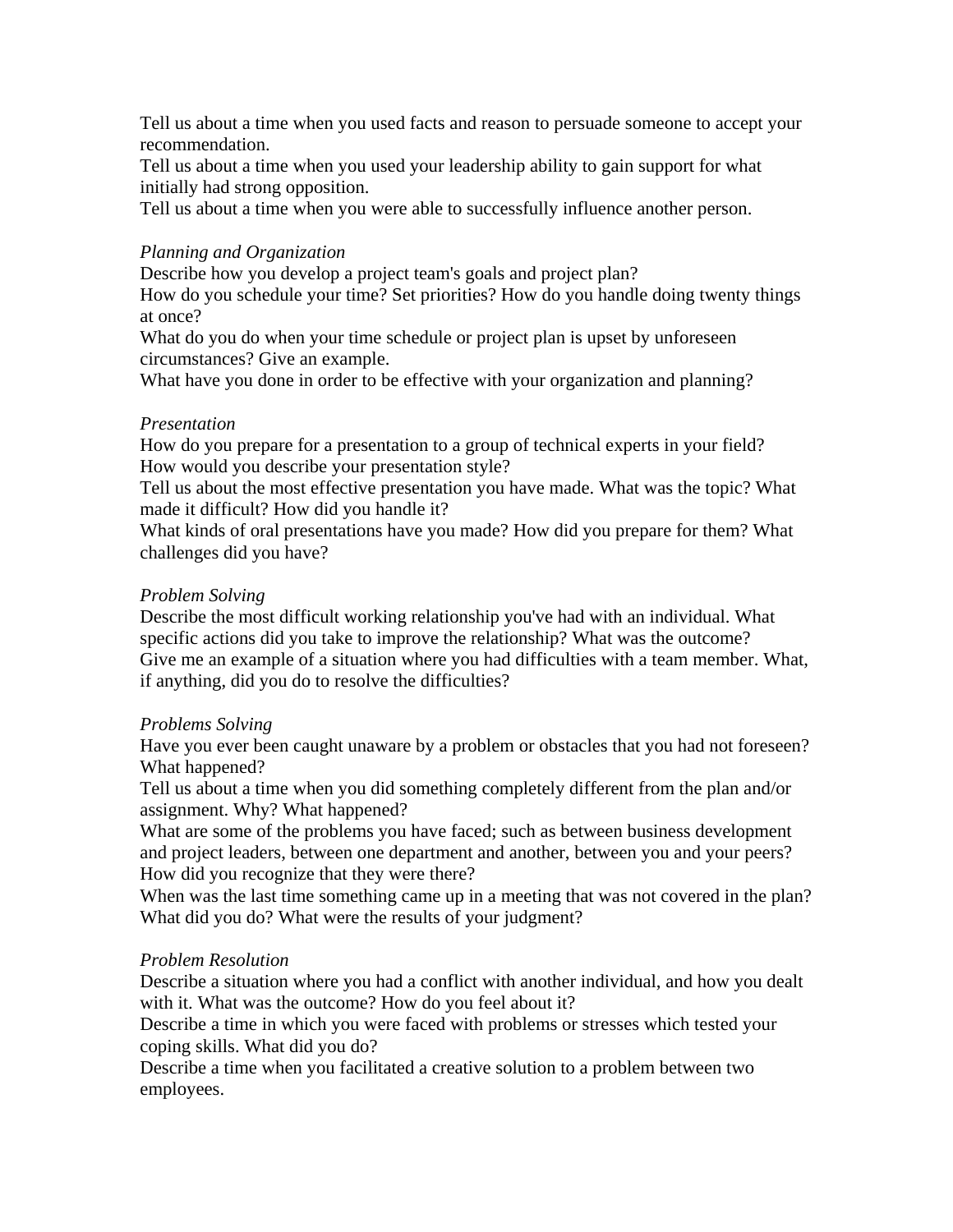Give a specific example of a time when you used good judgment and logic in solving a problem.

Give an example of a problem which you faced on any job that you have had and tell how you went about solving it.

Give an example of when you "went to the source" to address a conflict. Do you feel trust levels were improved as a result?

Problems occur in almost all work relationships. Describe a time when you had to cope with the resentment or hostility of a subordinate or co-worker.

Some problems require developing a unique approach. Tell about a time when you were able to develop a different problem-solving approach.

Sometimes the only way to resolve a defense or conflict is through negotiation and compromise. Tell about a time when you were able to resolve a difficult situation by finding some common ground.

Sometimes we need to remain calm on the outside when we are really upset on the inside. Give an example of a time that this happened to you.

Tell us about a recent success you had with an especially difficult employee/co-worker. Tell us about a situation in which you had to separate the person from the issue when working to resolve issues.

Tell us about a time when you identified a potential problem and resolved the situation before it became serious.

There is more than one way to solve a problem. Give an example from your recent work experience that would illustrate this.

### *Project Management*

Tell us about a time when you influenced the outcome of a project by taking a leadership role.

Using a specific example of a project, tell how you kept those involved informed of the progress.

## *Relate Well*

Describe a situation where you had to use conflict management skills. Describe a situation where you had to use confrontation skills.

Give me an example of a time when a company policy or action hurt people. What, if anything, did you do to mitigate the negative consequences to people?

How do you typically deal with conflict? Can you give me an example?

Tell us about a time when you were forced to make an unpopular decision.

What would your co-workers (or staff) stay is the most frustrating thing about your communications with them?

## *Removing Obstacles*

Have you ever dealt with a situation where communications were poor? Where there was a lack of cooperation? Lack of trust? How did you handle these situations? What do you do when a subordinate comes to you with a challenge? What have you done to help your subordinates to be more productive? What have you done to make sure that your subordinates can be productive? Give an example.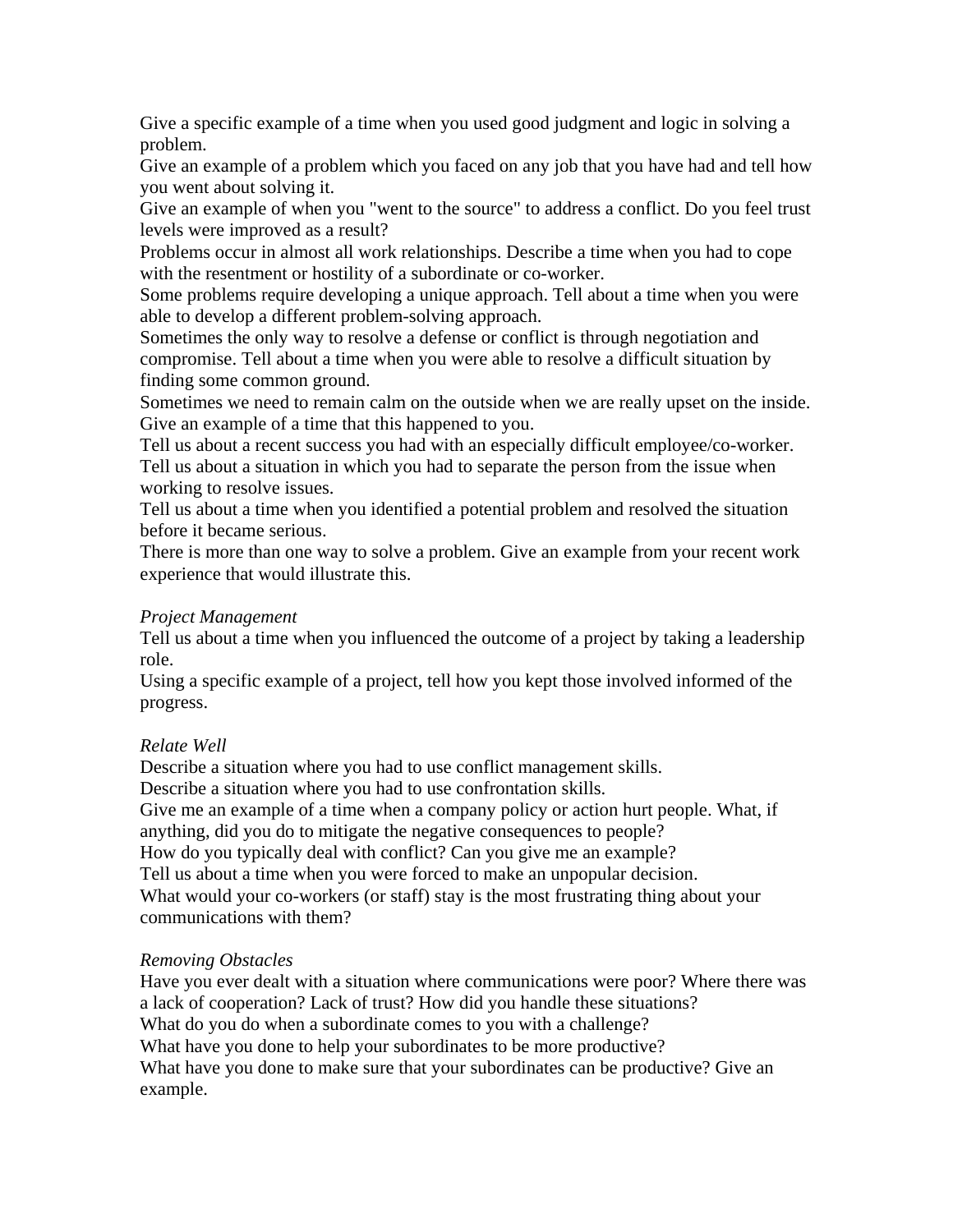### *Resolving Conflict*

Have you ever been in a situation where you had to settle an argument between two friends (or people you knew)? What did you do? What was the result?

Have you ever had to settle conflict between two people on the job? What was the situation and what did you do?

Tell us about a time when you had to help two peers settle a dispute. How did you go about identifying the issues? What did you do? What was the result?

#### *Resource Management*

Tell us about a time when you organized or planned an event that was very successful.

### *Sales*

Describe how you prepare for a sales call for a new client. How do you go about making cold calls? How have your sales skills improved over the past three years.

Tell us about your most difficult sales experience.

Tell us about your sales volume over the past three years. What have you done to influence it?

### *Scheduling*

Describe the most difficult scheduling problem you have faced.

How did you assign priorities to jobs?

How did you go about making job assignments?

When all have been over-loaded, how do your people meet job assignments?

## *Self Assessment*

Can you recall a time when you were less than pleased with your performance? Describe a situation in which you were able to use persuasion to successfully convince someone to see things your way.

Give me a specific occasion in which you conformed to a policy with which you did not agree.

Give me an example of an important goal that you h ad set in the past and tell me about your success in reaching it.

If there were one area you've always wanted to improve upon, what would that be? In what ways are you trying to improve yourself?

Tell us about a time when you had to go above and beyond the call of duty in order to get a job done.

What do you consider to be your professional strengths? Give me a specific example using this attribute in the workplace.

What goal have you set for yourself that you have successfully achieved? What was the most useful criticism you ever received?

## *Selecting and Developing People*

How do you coach an employee in completing a new assignment? What have you done to develop your subordinates? Give an example.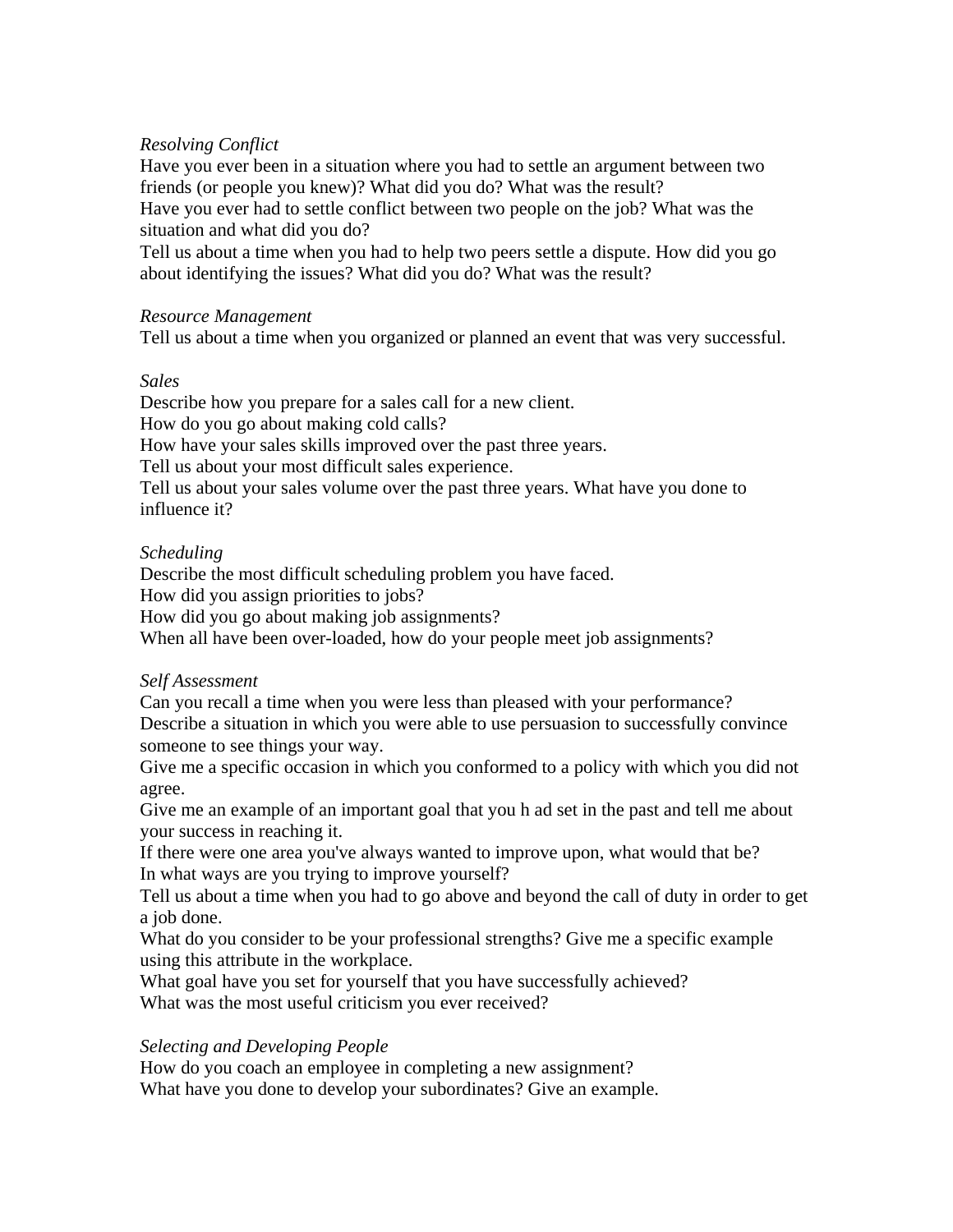What have you done to improve the skills of your subordinates?

What was your biggest mistake in hiring someone? What happened? How did you deal with the situation?

What was your biggest success in hiring someone? What did you do?

### *Setting Goals*

Did you have a strategic plan? How was it developed? How did you communicate it to the rest of your staff?

How do you communicate goals to subordinates? Give an example.

How do you involve people in developing your unit's goals? Give an example.

What company plans have you developed? Which ones have you reached? How did you reach them? Which have you missed? Why did you miss them?

What goals did you miss? Why did you miss them?

What goals have you met? What did you do to meet them?

What were your annual goals at your most current employer? How did you develop these goals?

What were your long-range plans at your most recent employer? What was our role in developing them?

### *Setting Performance Standards*

How do you go about setting goals with subordinates? How do you involve them in this process?

How do you let subordinates know what you expect of them?

What performance standards do you have for your unit? How have you communicated them to your subordinates?

## *Setting Priorities*

Have you ever been overloaded with work? How do you keep track of work so that it gets done on time?

How do you manage your time?

How do you schedule your time?

When given an important assignment, how do you approach it?

## *Sound Judgment*

Describe a situation when you had to exercise a significant amount of self-control. Give me an example of a time in which you had to be relatively quick in coming to a decision.

Give me an example of when you were able to meet the personal and professional demands in your life yet still maintained a healthy balance.

Give me an example of when you were responsible for an error or mistake. What was the outcome? What, if anything, would you do differently?

If you were interviewing for this position what would you be looking for in the applicants?

We work with a great deal of confidential information. Describe how you would have handled sensitive information in a past work experience. What strategies would you utilize to maintain confidentiality when pressured by others?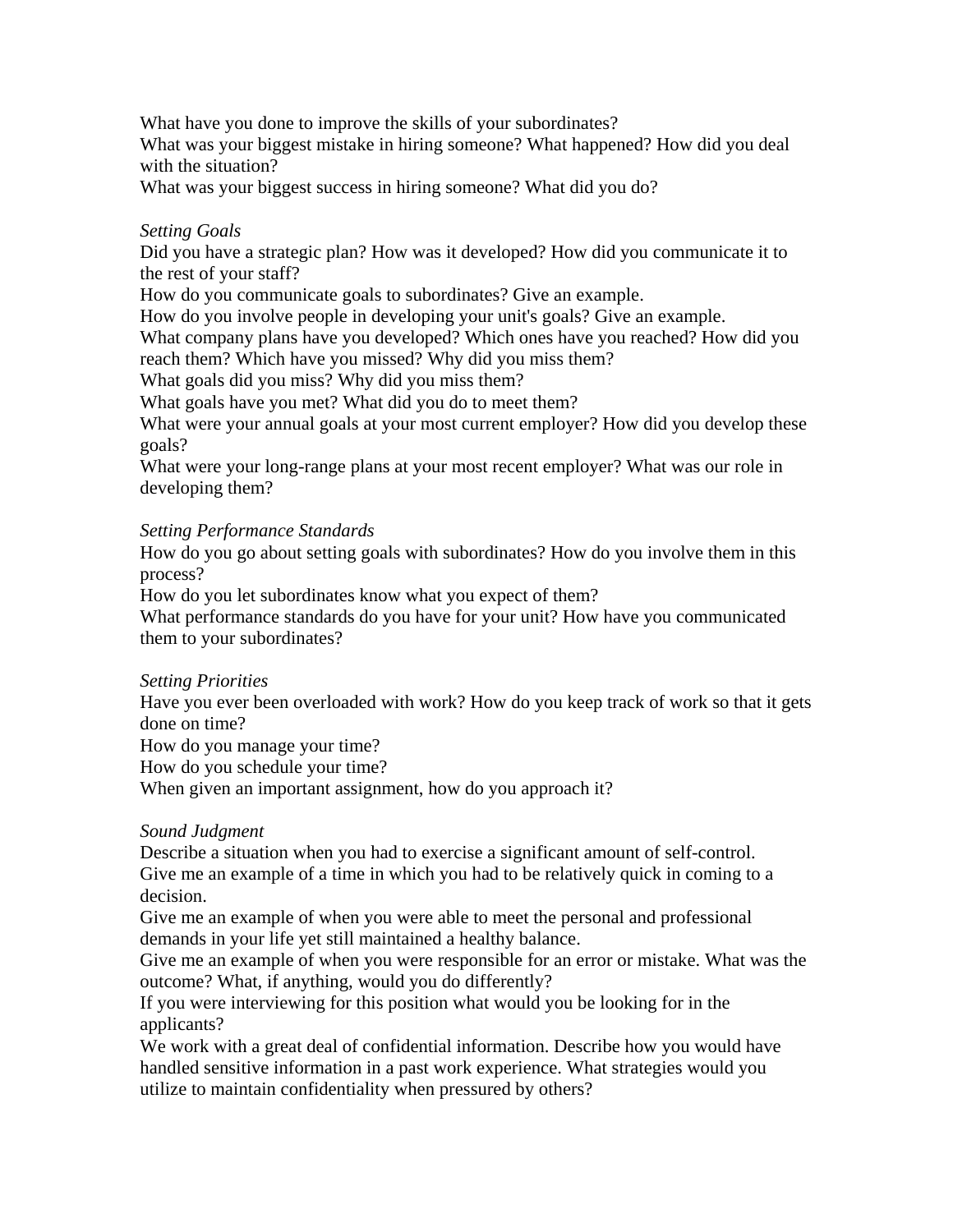When have you had to produce results without sufficient guidelines? Give an example.

#### *Strategic Planning*

Describe what steps/methods you have used to define/identify a vision for your unit/position.

How do you see your job relating to the overall goals of the organization? In your current or former position, what were your long and short-term goals? Tell us about a time when you anticipated the future and made changes to current responsibilities/operations to meet future needs.

#### *Stress Management*

How did you react when faced with constant time pressure? Give an example. People react differently when job demands are constantly changing; how do you react? What kind of events cause you stress on the job?

What was the most stressful situation you have faced? How did you deal with it?

### *Teamwork*

Describe a situation in which you had to arrive at a compromise or help others to compromise. What was your role? What steps did you take? What was the end result? Describe a team experience you found disappointing. What would you have done to prevent this?

Describe a team experience you found rewarding.

Describe the types of teams you've been involved with. What were your roles?

Describe your leadership style and give an example of a situation when you successfully led a group.

Give an example of how you have been successful at empowering a group of people in accomplishing a task.

Give an example of how you worked effectively with people to accomplish an important result.

Have you ever been a project leader? Give examples of problems you experienced and how you reacted.

Have you ever been in a position where you had to lead a group of peers? How did you handle it?

Have you ever participated in a task group? What was your role? How did you contribute?

Please give your best example of working cooperatively as a team member to accomplish an important goal. What was the goal or objective? To what extent did you interact with others on this project?

Some people work best as part of a group - others prefer the role of individual contributor. How would you describe yourself? Give an example of a situation where you felt you were most effective.

Tell us about a time that you had to work on a team that did not get along. What happened? What role did you take? What was the result?

Tell us about a work experience where you had to work closely with others. How did it go? How did you overcome any difficulties?

Tell us about the most difficult challenge you faced in trying to work cooperatively with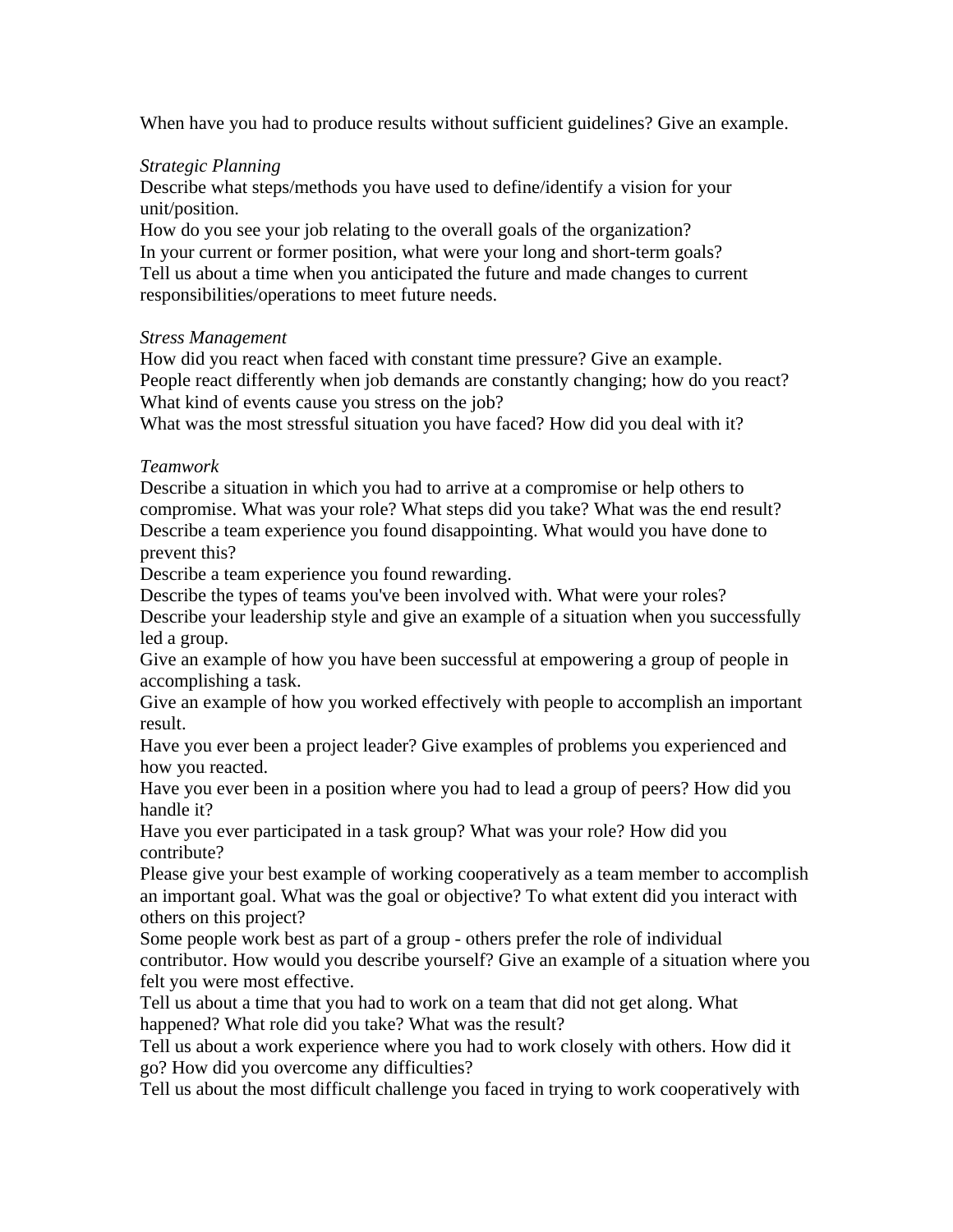someone who did not share the same ideas? What was your role in achieving the work objective?

Tell us about the most difficult situation you have had when leading a team. What happened and what did you do? Was it successful? Emphasize the "single" most important thing you did?

Tell us about the most effective contribution you have made as part of a task group or special project team.

Think about the times you have been a team leader. What could you have done to be more effective?

What is the difficult part of being a member, not leader, of a team? How did you handle this?

What role have you typically played as a member of a team? How did you interact with other members of the team?

When is the last time you had a disagreement with a peer? How did you resolve the situation?

When working on a team project have you ever had an experience where there was strong disagreement among team members? What did you do?

### *Time Management Schedule*

Describe a situation that required you to do a number of things at the same time. How did you handle it? What was the result?

How do you determine priorities in scheduling your time? Give an example.

How do you typically plan your day to manage your time effectively?

Of your current assignments, which do you consider to have required the greatest amount of effort with regard to planning/organization? How have you accomplished this assignment? How would you asses your effectiveness?

#### *Toughness*

On many occasions, managers have to make tough decisions. What was the most difficult one you have had to make?

Tell us about setbacks you have faced. How did you deal with them?

What has been your major work related disappointment? What happened and what did you do?

What is the most competitive situation you have experienced? How did you handle it? What was the result?

What was your major disappointment?

#### *Variety*

How many projects do you work on at once? Please describe.

When was the last time you made a key decision on the spur of the moment? What was the reason and result?

When was the last time you were in a crises? What was the situation? How did you react? Which of your jobs had the most rapid change? How did you feel about it?

## *Values Diversity*

Give a specific example of how you have helped create an environment where